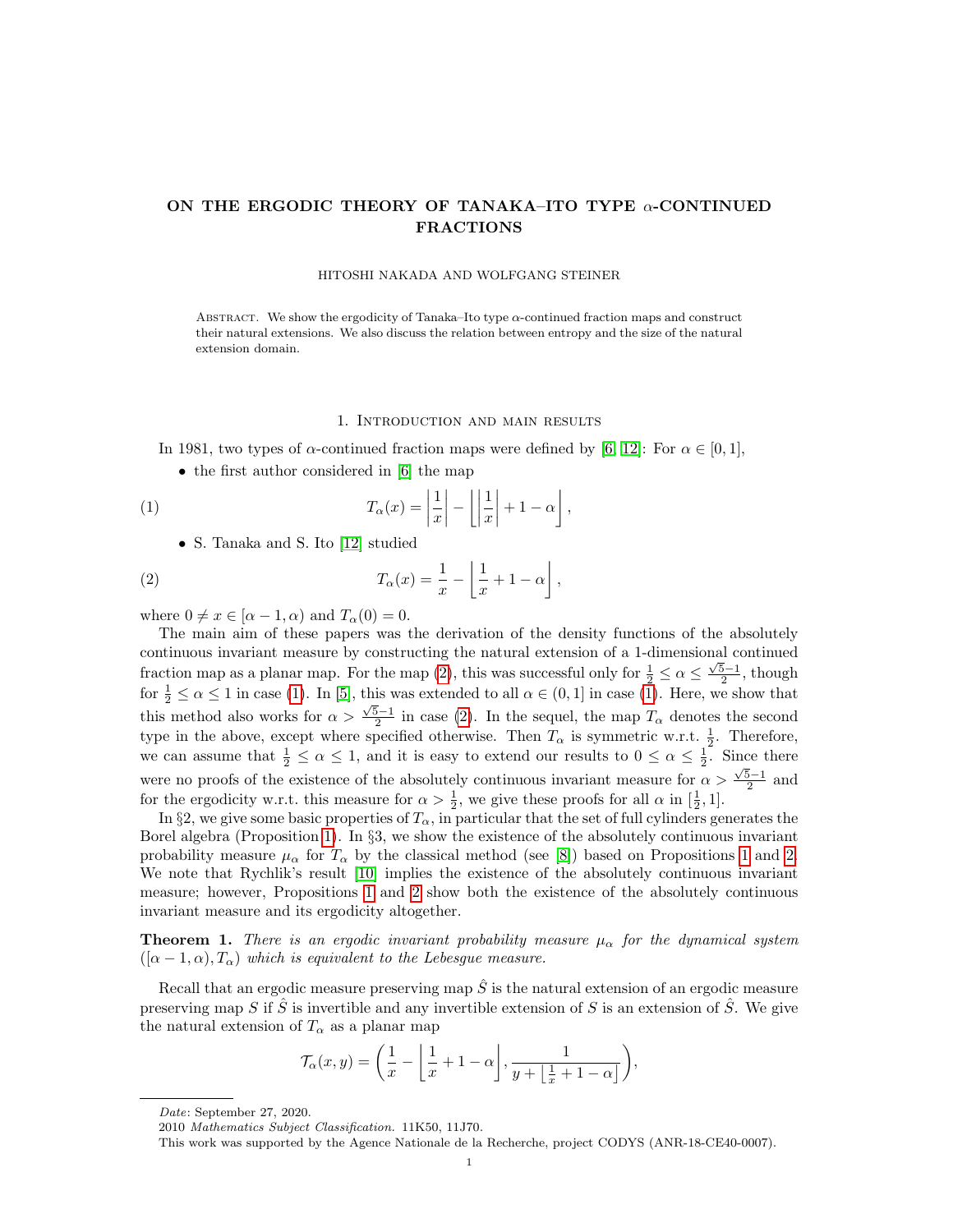with  $\mathcal{T}_{\alpha}(0, y) = (0, 0)$ , and the natural extension domain

$$
\Omega_{\alpha} = \bigcup_{n \geq 0} \overline{\mathcal{T}_{\alpha}^n([\alpha - 1, \alpha) \times \{0\})}.
$$

Then  $\frac{dxdy}{(1+xy)^2}$  gives an absolutely continuous invariant measure  $\hat{\mu}$  of  $(\Omega_{\alpha}, \mathcal{T}_{\alpha})$ , and we denote by  $\hat{\mu}_{\alpha}$ the corresponding probability measure. The main problem here is to show that  $\Omega_{\alpha}$  has positive Lebesgue measure. We show the following theorem, where the density function of  $\mu_{\alpha}$  is given by

$$
\frac{1}{\hat{\mu}(\Omega_{\alpha})} \int_{y:(x,y)\in\Omega_{\alpha}} \frac{1}{(1+xy)^2} dy.
$$

<span id="page-1-1"></span>**Theorem 2.** For  $\alpha \in (g,1], \Omega_{\alpha}$  has positive Lebesgue measure and thus  $(\Omega_{\alpha}, \mathcal{T}_{\alpha}, \hat{\mu}_{\alpha})$  is a natural extension of  $((\alpha - 1, \alpha), T_\alpha, \mu_\alpha)$ .

We note that the existence of  $\mu_{\alpha}$  follows directly from the result in §4 but we need the ergodicity proved in Theorem [1](#page-0-2) for the concept of the natural extension.

In §5, we give a selfcontained proof that Rokhlin's formula

$$
h(T_{\alpha}) = \int_{[\alpha - 1, \alpha)} -2 \log |x| \, \mathrm{d}\mu_{\alpha}
$$

holds for  $T_{\alpha}$  (Proposition [6\)](#page-8-0); we refer to [\[13\]](#page-9-5) for the general case of one dimensional maps. In this paper, we use Propositions [1](#page-2-0) and [5](#page-8-1) with the Shannon–McMillan–Breiman–Chung theorem; see [\[2,](#page-9-6) [4\]](#page-9-7). Moreover, we show that

$$
-2\lim_{n\to\infty}\frac{1}{n}\log|q_{\alpha,n}(x)|=h(T_\alpha)
$$

for almost all  $x \in [\alpha - 1, \alpha)$ , where  $q_{\alpha,n}(x)$  is the denominator of the *n*-th convergent of x given by  $T_{\alpha}$ ; note that Tanaka and Ito [\[12\]](#page-9-1) mentioned this fact for  $\alpha = 1/2$ .

The behavior of the entropy as a function of  $\alpha$  will be discussed in the forthcoming paper [\[3\]](#page-9-8). In the case of  $T_\alpha$  defined by [\(1\)](#page-0-1), it was shown in [\[5,](#page-9-2) Theorem 2] that  $h(T_\alpha)\hat{\mu}(\Omega_\alpha) = \pi^2/6$  for all  $\alpha \in (0,1]$ , where  $\hat{\mu}$  is the invariant measure of the natural extension given by  $\frac{dx\,dy}{(1+xy)^2}$  (without normalization). For  $T_{\alpha}$  defined by [\(2\)](#page-0-0), this does not hold: for  $\alpha = 1$ , the maps defined by [\(1\)](#page-0-1) and [\(2\)](#page-0-0) are equal and we have thus  $h(T_1)\hat{\mu}(\Omega_1) = \pi^2/6$  in both cases; for  $\alpha = 1/2$ , the maps defined by [\(1\)](#page-0-1) and [\(2\)](#page-0-0) produce the same continued fraction expansions and have thus the same entropy, but  $\Omega_{1/2}$  for [\(2\)](#page-0-0) is equal to  $\Omega_{1/2} \cup (-\Omega_{1/2})$  for [\(1\)](#page-0-1), hence we have  $h(T_{1/2})\hat{\mu}(\Omega_{1/2}) = \pi^2/3$  in case (2). For case [\(2\)](#page-0-0), we have the following.

<span id="page-1-2"></span>Theorem 3. The function

$$
\alpha \mapsto h(T_{\alpha})\,\hat{\mu}(\Omega_{\alpha})
$$

is a monotonically decreasing function of  $\alpha \in [\frac{1}{2}, 1]$ .

# 2. Some definitions and notation

We start with basic definitions. Since we discuss a fixed  $\alpha$ , we omit  $\alpha$  from the index. We define

$$
a_k(x) = \left\lfloor \frac{1}{T_{\alpha}^{k-1}(x)} + 1 - \alpha \right\rfloor, \quad k \ge 1,
$$

when  $T_{\alpha}^{k-1}(x) \neq 0$ . We put  $a_k(x) = 0$  if  $T_{\alpha}^{k-1}(x) = 0$ . Then we have

$$
x = \frac{1}{|a_1(x)} + \frac{1}{|a_2(x)} + \dots + \frac{1}{|a_n(x)} + \dots,
$$

and the right hand side terminates at some positive integer  $n$  if and only if  $x$  is a rational number. As usual we put

<span id="page-1-0"></span>(3) 
$$
\begin{pmatrix} p_{n-1}(x) & p_n(x) \ q_{n-1}(x) & q_n(x) \end{pmatrix} = \begin{pmatrix} 0 & 1 \ 1 & a_1(x) \end{pmatrix} \begin{pmatrix} 0 & 1 \ 1 & a_2(x) \end{pmatrix} \cdots \begin{pmatrix} 0 & 1 \ 1 & a_n(x) \end{pmatrix},
$$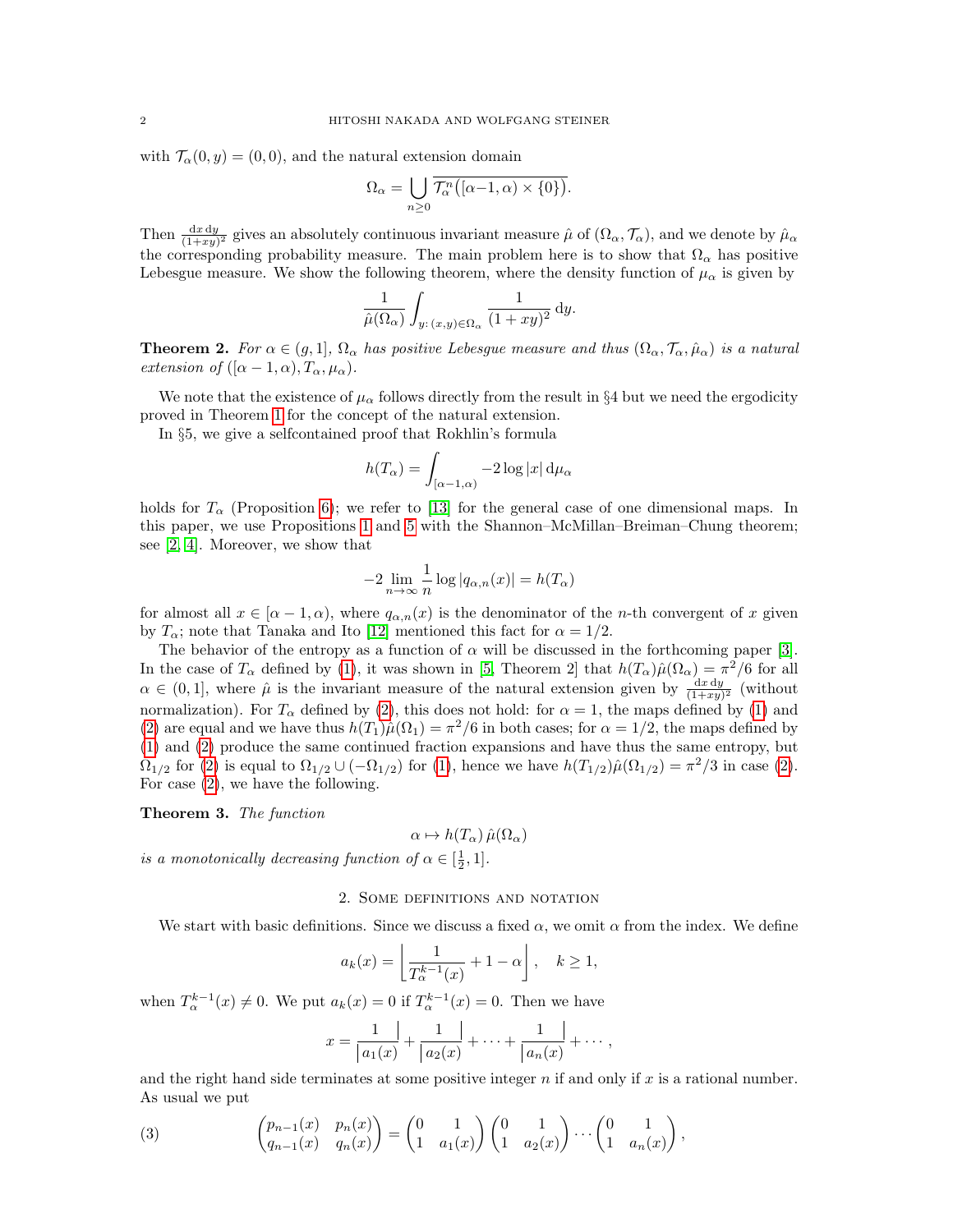when  $a_n(x) \neq 0$ . It is well-known that

$$
\frac{p_n(x)}{q_n(x)} = \frac{1}{|a_1(x)} + \frac{1}{|a_2(x)} + \dots + \frac{1}{|a_n(x)}
$$

and we call  $\frac{p_n(x)}{q_n(x)}$  the *n*-th convergent of the  $\alpha$ -continued fraction expansion of x. It is easy to see that  $T_{\alpha}^{n}(x)$  is a linear fractional transformation defined by the inverse of [\(3\)](#page-1-0), where (3) is the same matrix for all  $x$  in the same cylinder set of length  $n$ . Then we see that

<span id="page-2-3"></span>(4) 
$$
p_n(x) = a_n(x)p_{n-1}(x) + p_{n-2}(x), \qquad q_n(x) = a_n(x)q_{n-1}(x) + q_{n-2}(x),
$$

(5) 
$$
x = \frac{p_{n-1}(x)T_{\alpha}^n(x) + p_n(x)}{q_{n-1}(x)T_{\alpha}^n(x) + q_n(x)},
$$

and

<span id="page-2-4"></span>
$$
\left|x - \frac{p_n(x)}{q_n(x)}\right| = \left|\frac{T_\alpha^n(x)}{q_n(x) \cdot (q_{n-1}(x)T_\alpha^n(x) + q_n(x))}\right|;
$$

here we note that the determinants of all matrices in [\(3\)](#page-1-0) are  $\pm 1$ .

In general we use the notation  $\begin{pmatrix} p_{n-1} & p_n \end{pmatrix}$  $q_{n-1}$   $q_n$ without x when  $a_1, \ldots, a_n$  is given without x. For a given sequence of non-zero integers,  $a_1, a_2, \ldots, a_n$ , we denote by  $\langle a_1, a_2, \ldots, a_n \rangle$  the associated cylinder set, i.e.,

$$
\langle a_1, a_2, \ldots, a_n \rangle = \{ x \in [\alpha - 1, \alpha) : a_1(x) = a_1, \ldots, a_n(x) = a_n \}.
$$

A sequence  $a_1, a_2, \ldots, a_n$  is said to be admissible if the associated cylinder set has an inner point; here we note that any cylinder set is an interval. A cylinder set is said to be full if

$$
T_{\alpha}^{n}(\langle a_1, a_2, \ldots, a_n \rangle) = [\alpha - 1, \alpha).
$$

Because of the definition [\(3\)](#page-1-0) we see that

$$
\frac{q_{n-1}(x)}{q_n(x)} = \frac{1}{|a_n(x)} + \frac{1}{|a_{n-1}(x)} + \dots + \frac{1}{|a_1(x)}.
$$

We set

$$
g = \frac{\sqrt{5} - 1}{2}.
$$

<span id="page-2-2"></span>**Lemma 1.** For any cylinder set  $\langle a_1, a_2, \ldots, a_n \rangle$ , we have

$$
\lambda(\langle a_1, a_2, \dots, a_n \rangle) \le g^{-2(n-1)}/2,
$$

where  $\lambda$  denotes the Lebesgue measure.

*Proof.* For  $|x| \leq g$ , we have  $|T'_{\alpha}(x)| = \frac{1}{x^2} \geq \frac{1}{g^2}$ . For  $x \geq g$ , we have  $|(T_{\alpha}^2)'(x)| = \frac{1}{(xT_{\alpha}(x))^2} \geq \frac{1}{g^4}$ . Since the cylinder of length 0 has measure 1 and each cylinder of length 1 has measure at most 1/2, this shows the assertion of this lemma.

<span id="page-2-0"></span>**Proposition 1.** The set of full cylinders generates the Borel algebra of  $(\alpha - 1, \alpha)$ .

*Proof.* Fix 
$$
n \ge 1
$$
. If

(6) 
$$
T_{\alpha}^{k}(\langle a_1, a_2,..., a_k \rangle) \neq [\alpha - 1, \alpha) \text{ for all } 1 \leq k \leq n,
$$

then  $(a_1, a_2, \ldots, a_n)$  is a concatenation of sequences of the form  $(a_1(\alpha), a_2(\alpha), \ldots, a_i(\alpha))$  or  $(a_1(\alpha-1), a_2(\alpha-1), \ldots, a_j(\alpha-1)), 1 \leq j \leq n$ . This implies that the number of admissible sequences satisfying  $(6)$  is at most  $2<sup>n</sup>$ . We put

 $\infty$ 

<span id="page-2-5"></span><span id="page-2-1"></span>
$$
B_n = \bigcup_{(a_1,\ldots,a_n) \text{ with } (6)} \langle a_1,a_2,\ldots,a_n \rangle \quad \text{and} \quad B = \bigcap_{n=1} B_n.
$$

From Lemma [1,](#page-2-2) we have

(7)  $\lambda(B_n) \le (2g^2)^{-n+1}/4,$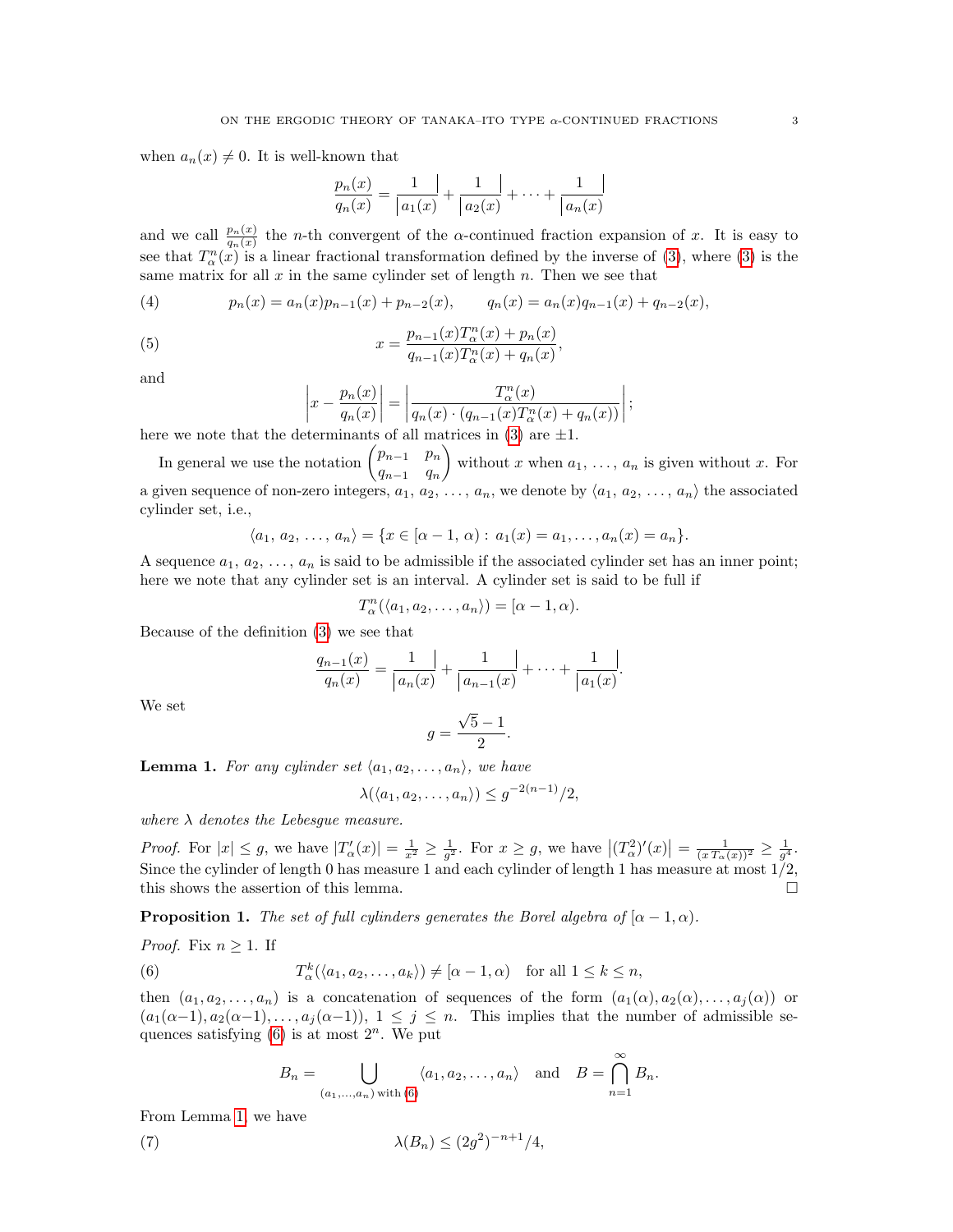and then  $\lambda(B) = 0$  since  $2g^2 < 1$ . Then we see that

$$
\lambda \bigg( \bigcup_{n=1}^\infty T_\alpha^{-n}(B) \bigg) = 0.
$$

This implies that for a.e.  $x \in [\alpha - 1, \alpha)$  we have  $T_\alpha^n(x) \notin B$  for all  $n \ge 1$ , hence there exists a sequence  $n_1 < n_2 < \cdots$  (depending on x) such that  $T_\alpha^{n_k}(\langle a_1(x), a_2(x), \ldots, a_{n_k}(x) \rangle)$  is a full cylinder for any  $k \geq 1$ . This shows the assertion of this proposition.

The following lemma is essential in this paper.

<span id="page-3-1"></span>**Lemma 2.** Let  $(a_1, \ldots, a_n)$  be an admissible sequence. If  $\alpha \in [\frac{1}{2}, g]$ , then we have  $|q_n| > |q_{n-1}|$ . If  $\alpha \in (g, 1]$ , then we have  $-\frac{1}{2} < \frac{q_{n-1}}{q_n}$  $\frac{q_{n-1}}{q_n} < 2$ , with  $\frac{q_{n-1}}{q_n} \geq 1$  only if  $a_n = 1$ .

*Proof.* We proceed by induction on n. Since  $q_0 = 1$ ,  $q_1 = a_1$ ,  $|a_n| \ge 2$  when  $\alpha \in [\frac{1}{2}, g]$ ,  $a_n \ge 1$  or  $a_n \leq -3$  when  $\alpha \in (g, 1]$ , the statements hold for  $n = 1$ . Suppose that they hold for  $n - 1$  and recall that  $\frac{q_n}{q_{n-1}} = a_n + \frac{q_{n-2}}{q_{n-1}}$  $\frac{q_{n-2}}{q_{n-1}}$  by [\(4\)](#page-2-3).

If  $\alpha \in \left[\frac{1}{2}, g\right]$ , then  $|a_n| \geq 2$  gives that  $\left|\frac{q_n}{q_{n-1}}\right| > 1$ ; see also [\[12,](#page-9-1) Remark 2.1].

Let now  $\alpha \in (g, 1]$ . If  $a_n < 0$ , then we have  $a_n \leq -3$  and  $a_{n-1} \neq 1$ , thus  $\frac{q_n}{q_{n-1}} < -2$ . If  $a_n > 0$ , then we have  $\frac{q_n}{q_{n-1}} > \frac{3}{2}$  when  $a_n \geq 2$ , and  $\frac{q_n}{q_{n-1}} > \frac{1}{2}$  when  $a_n = 1$ .

We now define the jump transformation of  $T_{\alpha}$ , which we will use to show the existence of the absolutely continuous invariant measure. From Proposition [1,](#page-2-0) for a.e.  $x \in [\alpha - 1, \alpha)$  there exists  $n \geq 1$  such that  $T_\alpha^n \langle a_1(x), \ldots, a_n(x) \rangle = [\alpha - 1, \alpha)$ . We denote the minimum of those n by  $N(x)$ . If there is no such n, then we put  $N(x) = 0$ . The jump transformation of  $T_{\alpha}$  is

$$
\overset{\circ}{T}_{\alpha}:\,[\alpha-1,\alpha)\to[\alpha-1,\alpha),\quad x\mapsto T_{\alpha}^{N(x)}(x).
$$

Note that  $y \in \langle a_1(x), \ldots, a_n(x) \rangle$  means that  $a_j(y) = a_j(x)$  for all  $1 \leq j \leq n$ . Hence we see that  $N(y) = N(x)$ . Thus there exists a countable partition  $\mathcal{J} = \{J_k : k \geq 1\}$  of  $[\alpha - 1, \alpha)$  such that each  $J_k$  is a cylinder set of length  $N_k$  with  $T_{\alpha}(x) = T_{\alpha}^{N_k}(x)$  for  $x \in J_k$  and  $T_{\alpha}^j J_k \neq [\alpha - 1, \alpha)$ ,  $1 \leq j < N_k$ ,  $T_{\alpha}^{N_k} J_k = [\alpha - 1, \alpha)$ . Obviously,  $\hat{T}_{\alpha}$  is a piecewise linear fractional map of the form  $q_{N_k} x - p_{N_k}$ 

$$
\frac{1 \cdot \cdot k}{-q_{N_k-1}x + p_{N_k-1}}
$$

for  $x \in J_k$ , and it is bijective from  $J_k$  to  $[\alpha - 1, \alpha)$ .

# 3. Existence of the absolutely continuous invariant measure and ergodicity

We first prove the following.

<span id="page-3-0"></span>**Proposition 2.** For any admissible sequence  $a_1, \ldots, a_n$ ,

$$
\frac{1}{9q_n^2} < \left| \psi'_{a_1, \dots, a_n}(y) \right| < \frac{1}{g^4 q_n^2}
$$

holds for all  $y \in T_\alpha^n \langle a_1, \ldots, a_n \rangle$ , where  $\psi_{a_1, \ldots, a_n}$  is the local inverse of  $T_\alpha^n$  restricted to  $\langle a_1, \ldots, a_n \rangle$ . Proof. From [\(5\)](#page-2-4), we see that

$$
\psi_{a_1,...,a_n}(y) = \frac{p_{n-1}y + p_n}{q_{n-1}y + q_n}
$$

and then

$$
\left|\psi'_{a_1,...,a_n}(y)\right| = \frac{1}{(q_{n-1}y + q_n)^2}
$$

for  $y \in T_\alpha^n \langle a_1, \ldots, a_n \rangle$ . If  $\alpha \in [1/2, g]$ , then we have  $y \in [-1/2, g)$  and thus

$$
g^2 < 1 + y \frac{q_{n-1}}{q_n} < 1 + g
$$

by Lemma [2.](#page-3-1) If  $\alpha \in (g, 1]$ , then we have  $y \in (-g^2, 1]$ , with  $y > 0$  if  $a_n = 1$ , thus

$$
\frac{1}{2} < 1 + y \frac{q_{n-1}}{q_n} < 3. \tag{}
$$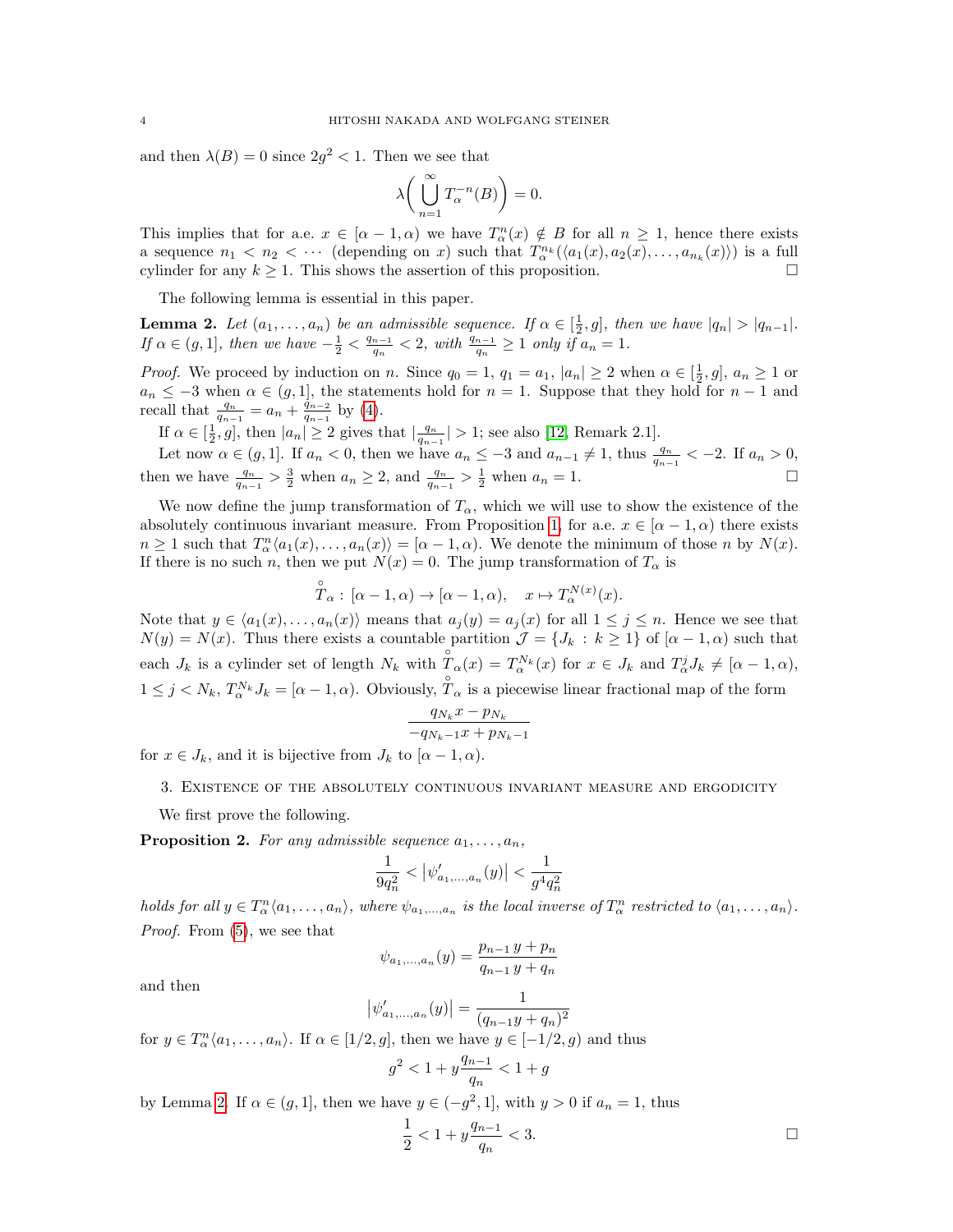**Proposition 3.** There exists an invariant probability measure  $\nu$  for  $\hat{T}_{\alpha}$  that is equivalent to the Lebesgue measure.

*Proof.* For any cylinder set J of length n such that  $T_{\alpha}^{n}J = [\alpha - 1, \alpha)$ , the size of J is

$$
\left| \frac{p_{n-1}(\alpha)T_{\alpha}^n(\alpha) + p_n(\alpha)}{q_{n-1}(\alpha)T_{\alpha}^n(\alpha) + q_n(\alpha)} - \frac{p_{n-1}(\alpha-1)T_{\alpha}^n(\alpha-1) + p_n(\alpha-1)}{q_{n-1}(\alpha-1)T_{\alpha}^n(\alpha-1) + q_n(\alpha-1)} \right|
$$

From Lemma [2](#page-3-1) and Proposition [2,](#page-3-0) this is  $\sim q_n^2$  since the condition on J implies that  $|a_n| \geq 2$ . Then there exists a constant  $C_1 > 1$  such that for any measurable set  $A \subset [\alpha - 1, \alpha)$ 

$$
C_1^{-1}\lambda(A) < \lambda(\overset{\circ}{T}_{\alpha}{}^{-m}(A)) < C_1\lambda(A).
$$

By the Dunford–Miller theorem we have that

$$
\nu(A) = \lim_{M \to \infty} \frac{1}{M} \sum_{m=1}^{M} \lambda(\overset{\circ}{T}_{\alpha}{}^{-m}(A))
$$

exists for any measurable subset A. It follows from the above estimate that

$$
C_1^{-1}\lambda(A) \le \nu(A) \le C_1\lambda(A),
$$

hence  $\nu$  is a finite measure which is equivalent to Lebesgue measure.

<span id="page-4-0"></span>**Proposition 4.** The map  $\hat{T}_{\alpha}$  is ergodic w.r.t. the Lebesgue measure.

*Proof.* Suppose that A is an invariant set of  $\hat{T}_{\alpha}$  with  $\lambda(A) > 0$ . For any  $\varepsilon > 0$ , there exists a full-cylinder set  $J$  of length  $n$  such that

$$
\frac{\lambda(A\cap J)}{\lambda(J)} > 1 - \varepsilon.
$$

Then we see that there exists a constant  $C_2 > 0$  such that

$$
\overset{\circ}{T}_{\alpha}^{n}(A \cap J) > 1 - C_2 \varepsilon
$$
 and  $A \supset \overset{\circ}{T}_{\alpha}^{n}(A \cap J)$ .

This shows  $\lambda(A) = 1$ .

We can now prove the ergodicity of  $T_{\alpha}$ .

Proof of Theorem [1.](#page-0-2) We refer to [\[11\]](#page-9-9) for determining the absolutely continuous invariant measure for  $T_{\alpha}$  from that of  $\hat{T}_{\alpha}$  and the fact that the ergodicity of  $\hat{T}_{\alpha}$  implies that of  $T_{\alpha}$ . Indeed we put

(8) 
$$
\mu_0(A) = \sum_{n=0}^{\infty} \nu(T_\alpha^{-n} A \cap B_n)
$$

which is an invariant measure for  $T_{\alpha}$ . Then the porperty

$$
\sum_{n=1}^{\infty} \lambda(B_n) < \infty,
$$

see [\(7\)](#page-2-5), ensures the finiteness of the absolutely continuous invariant measure. Hence we have the invariant probability measure  $\mu$  by normalization of  $\mu_0$ . Since  $\mu$  is equivalent to  $\nu$ , it is equivalent to the Lebesgue measure  $\lambda$ . Thus from Proposition [4,](#page-4-0) it is easy to see that  $T_{\alpha}$  is ergodic w.r.t.  $\mu$ .  $\Box$ 

**Corollary 1.** The map  $T_{\alpha}$  is exact w.r.t.  $\mu$ , i.e. the  $\sigma$ -algebra  $\bigcap_{n=0}^{\infty} T_{\alpha}^{-n} \mathfrak{B}$  consists of sets of  $\mu$ -measures 0 and 1.

*Proof.* For any interval  $I \subset [\alpha - 1, \alpha)$ , we have

$$
\lim_{n \to \infty} T^n_{\alpha}(I) = [\alpha - 1, \alpha).
$$

Indeed, from the proof of Proposition [1,](#page-2-0) we can choose an inner point  $x$  of  $I$  so that  $\langle a_1(x), a_2(x), \ldots, a_n(x) \rangle$  is a full cylinder. This shows the assertion of this corollary; see [\[9\]](#page-9-10).  $\Box$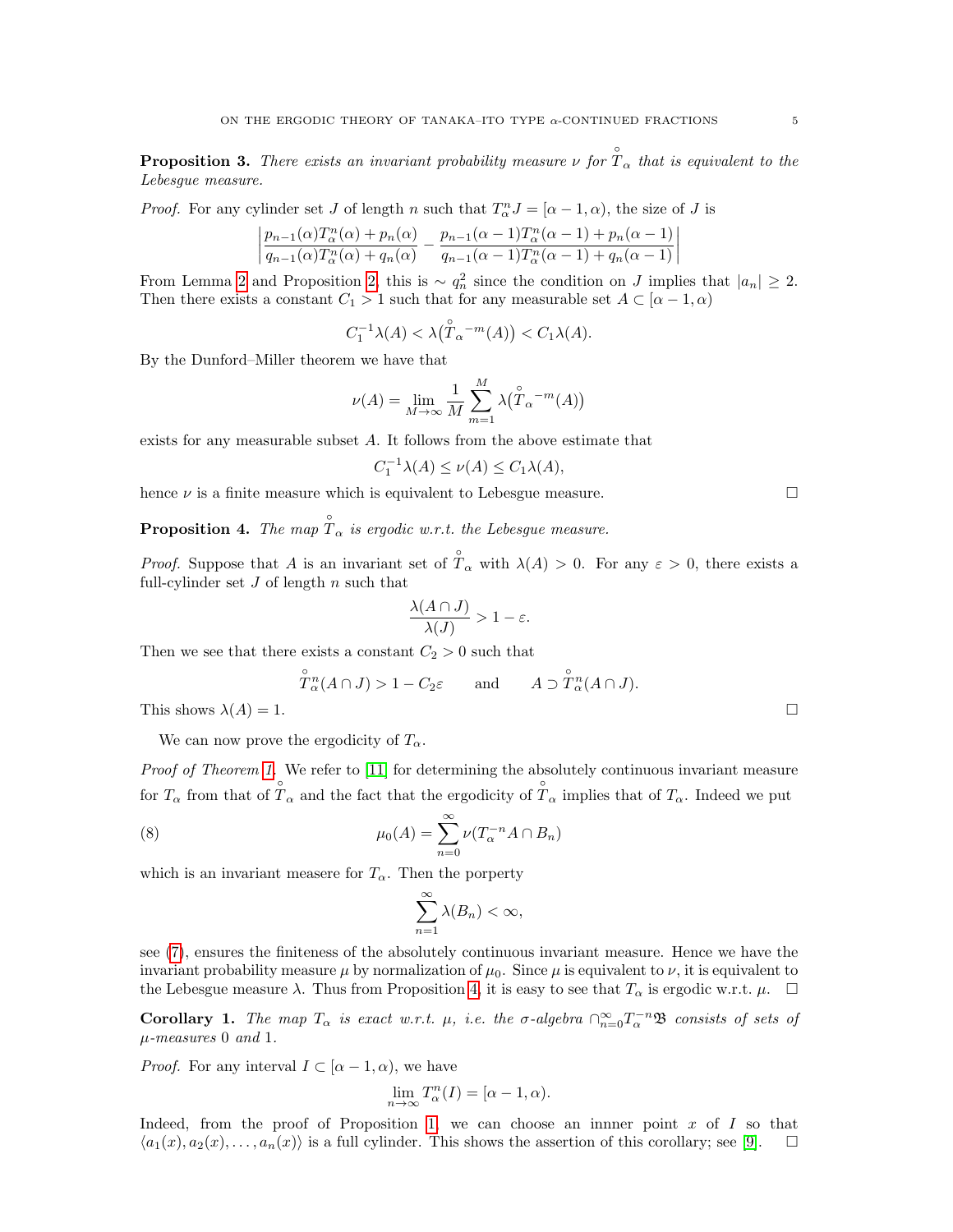*Remark.* It is possible to show that  $T_{\alpha}$  is weak Bernoulli following the idea of the proof by R. Bowen [\[1\]](#page-9-11), and the proof is similar to the case of other  $\alpha$ -continued fraction maps; see [\[7\]](#page-9-12).

## 4. Planar natural extension

We consider the planar natural extension map

$$
\mathcal{T}_{\alpha}: (x, y) \mapsto \left(\frac{1}{x} - \left\lfloor \frac{1}{x} + 1 - \alpha \right\rfloor, \frac{1}{y + \left\lfloor \frac{1}{x} + 1 - \alpha \right\rfloor}\right),\,
$$

with  $\mathcal{T}_{\alpha}(0, y) = (0, 0)$ , and the natural extension domain

$$
\Omega_{\alpha} = \bigcup_{n \geq 0} \overline{\mathcal{T}_{\alpha}^n([\alpha - 1, \alpha) \times \{0\})}.
$$

It is well known that  $\Omega_1 = [0,1]^2$ . It is easy to see that  $(\Omega_{\alpha}, \mathcal{T}_{\alpha}, \frac{dx\,dy}{(1+xy)^2})$  is a natural extension of  $T_{\alpha}$  if  $\Omega_{\alpha}$  has positive (two-dimensional) Lebesgue measure; see [\[5,](#page-9-2) Theorem 1]. The invariance of the measure  $\hat{\mu}$  given by  $d\hat{\mu} = \frac{dx dy}{(1+xy)^2}$  is proved in the same way as those in [\[6,](#page-9-0) [12\]](#page-9-1).

<span id="page-5-6"></span>The shape of  $\Omega_{\alpha}$  was determined by Tanaka and Ito [\[12\]](#page-9-1) for  $\alpha \in [1/2, g]$ . In particular, we have √ √

(9) 
$$
\Omega_g = [-g^2, g^2] \times [1 - \sqrt{2}, \frac{1}{\sqrt{2}} - 1] \cup [-g^2, g] \times [\frac{1}{\sqrt{2}} - 1, 2 - \sqrt{2}];
$$

see Figure [1.](#page-6-0) The main purpose of this section is to prove that  $\Omega_{\alpha}$  has positive measure for  $\alpha > g$ . To this end, we show that  $\Omega_{\alpha}$  is contained in a certain polygon  $X_{\alpha}$ , and then we relate  $\Omega_{\alpha}$  to  $\Omega_{g}$ .

<span id="page-5-5"></span>**Lemma 3.** Let 
$$
\alpha \in (g, 1)
$$
 and  $d = -a_1(\alpha - 1)$ . We have  $\Omega_{\alpha} \subset X_{\alpha}$  with  
\n
$$
X_{\alpha} = [\alpha - 1, T_{\alpha}(\alpha - 1)] \times [\frac{1}{2 - \sqrt{2} - d}, \frac{1}{1 - \sqrt{2} - d}] \cup [\alpha - 1, \alpha] \times [\frac{1}{1 - \sqrt{2} - d}, 2 - \sqrt{2}] \cup [\frac{1}{\alpha} - 1, \alpha] \times [2 - \sqrt{2}, \sqrt{2}].
$$
\nProof. We see that  $\mathcal{T}(X) \subset X$ , by determining the images of not angles.

*Proof.* We see that  $\mathcal{T}_{\alpha}(X_{\alpha}) \subset X_{\alpha}$  by determining the images of rectangles

$$
\mathcal{T}_{\alpha}\left(\left[\alpha-1,\frac{1}{\alpha-d-1}\right]\times\left[1-\sqrt{2},2-\sqrt{2}\right]\right)=\left[\alpha-1,T_{\alpha}(\alpha-1)\right]\times\left[\frac{1}{2-\sqrt{2}-d},\frac{1}{1-\sqrt{2}-d}\right],
$$
  

$$
\mathcal{T}_{\alpha}\left(\left(\frac{1}{\alpha-d-1},0\right)\times\left[1-\sqrt{2},2-\sqrt{2}\right]\right)=\left[\alpha-1,\alpha\right)\times\left[\frac{1}{1-\sqrt{2}-d},0\right),
$$
  

$$
\mathcal{T}_{\alpha}\left(\left(0,\frac{1}{\alpha+2}\right]\times\left[1-\sqrt{2},\sqrt{2}\right]\right)=\left[\alpha-1,\alpha\right)\times\left(0,\frac{1}{4-\sqrt{2}}\right],
$$
  

$$
\mathcal{T}_{\alpha}\left(\left(\frac{1}{\alpha+2},\frac{1}{\alpha+1}\right]\times\left[\frac{1}{\sqrt{2}}-1,\sqrt{2}\right]\right)=\left[\alpha-1,\alpha\right)\times\left[1-\frac{1}{\sqrt{2}},2-\sqrt{2}\right],
$$
  

$$
\mathcal{T}_{\alpha}\left(\left(\frac{1}{\alpha+1},\alpha\right]\times\left[\frac{1}{\sqrt{2}}-1,\sqrt{2}\right]\right)=\left[\frac{1}{\alpha}-1,\alpha\right)\times\left[\sqrt{2}-1,\sqrt{2}\right],
$$

and by using that  $\frac{1}{2-\sqrt{2}-d} = \frac{-1}{1+\sqrt{2}} = 1 \sqrt{2}$  if  $d = 3$ ,  $\frac{1}{2-\sqrt{2}-d}$  ≥  $\frac{-1}{2+\sqrt{2}} = \frac{1}{\sqrt{2}}$  $\frac{1}{2} - 1$  if  $d \geq 4$ ,  $T_{\alpha}(\alpha - 1) = \frac{1}{\alpha - 1} + 3 < \frac{1}{\alpha + 2}$  if  $d = 3$ , and  $\frac{1}{4 - \sqrt{2}}$  $\sqrt{2}$  – 1. This implies that  $\Omega_{\alpha} \subset X_{\alpha}$ .

We establish a relation between  $\alpha$ -expansions for different  $\alpha$ ; see also [\[3\]](#page-9-8).

<span id="page-5-4"></span><span id="page-5-0"></span>**Lemma 4.** Let  $g \le \alpha \le \beta \le 1$ ,  $x \in [\alpha - 1, \alpha)$ ,  $z \in [\beta - 1, \beta)$ .

(1) If  $x = z$  or  $(x + 1)(1 - z) = 1$  or  $(1 - x)(z + 1) = 1$ , then  $T_\beta(z) - T_\alpha(x) \in \{0, 1\}.$ 

- <span id="page-5-1"></span>(2) If  $x + z = 0$  or  $(x + 1)(z + 1) = 1$ , then  $T_{\alpha}(x) + T_{\beta}(z) \in \{0, 1\}.$
- <span id="page-5-2"></span>(3) If  $z - x = 1$ , then  $(x + 1)(T_\beta(z) + 1) = 1$ .
- <span id="page-5-3"></span>(4) If  $x + z = 1$ , then

$$
\begin{cases}\n(T_{\alpha}(x) + 1)(1 - z) = 1 & \text{if } x > \frac{1}{\alpha + 1}, \\
(1 - x)(T_{\beta}(z) + 1) = 1 & \text{if } z > \frac{1}{\beta + 1}, \\
(T_{\alpha}(x) + 1)(T_{\beta}(z) + 1) = 1 & \text{otherwise}.\n\end{cases}
$$

*Proof.* In case [\(1\)](#page-5-0), we have  $\frac{1}{x} - \frac{1}{z} \in \{-1, 0, 1\}$  or  $x = z = 0$ , thus  $T_\beta(z) - T_\alpha(x) \in \mathbb{Z}$ . We clearly have  $T_{\beta}(z) - T_{\alpha}(x) \in (\beta - \alpha - 1, \beta - \alpha + 1) \subset (-1, 2 - g)$ , thus  $T_{\beta}(z) - T_{\alpha}(x) \in \{0, 1\}$ .

In case [\(2\)](#page-5-1),  $\frac{1}{x} + \frac{1}{z} \in \{-1, 0\}$  or  $x = z = 0$  gives that  $T_{\alpha}(x) + T_{\beta}(z) \in \mathbb{Z} \cap [\alpha + \beta - 2, \alpha + \beta] = \{0, 1\}.$ In case [\(3\)](#page-5-2), we have  $z = x + 1 \ge \alpha \ge g$ , thus  $T_{\beta}(z) = \frac{1}{z} - 1$  and  $(x + 1)(T_{\beta}(z) + 1) = 1$ .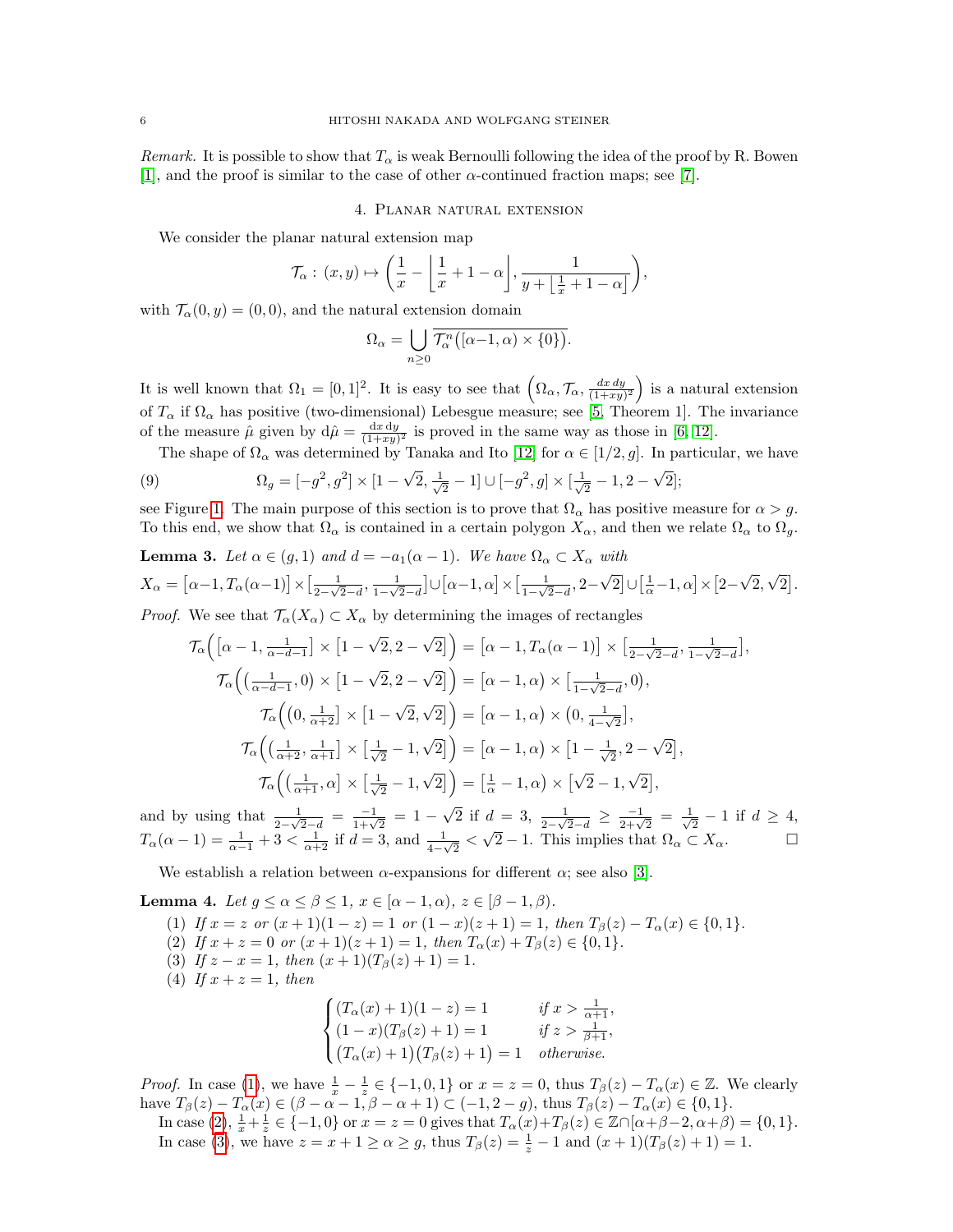

<span id="page-6-0"></span>FIGURE 1. The natural extension domain  $\Omega_g$  is in grey; for  $\alpha = 13/20$ ,  $\Omega_\alpha$  is contained in the dashed polygon  $X_{\alpha}$  and contains the black rectangle.

Finally, in case [\(4\)](#page-5-3), if  $x > \frac{1}{\alpha+1}$ , then  $T_\alpha(x) = \frac{1}{x} - 1$  and  $(T_\alpha(x) + 1)(1-z) = 1$ . Similarly,  $z > \frac{1}{\beta+1}$ implies that  $(1-x)(T_\beta(z)+1) = 1$ . If  $x \le \frac{1}{\alpha+1}$  and  $z \le \frac{1}{\beta+1}$ , then  $x = 1-z \ge \frac{\beta}{\beta+1} \ge \frac{1}{\alpha+2} \ge \frac{1}{\alpha+2}$ and  $z = 1 - x \ge \frac{\alpha}{\alpha+1} \ge \frac{1}{g+2} \ge \frac{1}{\beta+2}$ . We cannot have  $x = \frac{1}{\alpha+2}$  because this would imply that  $\alpha = g = \beta = z$ , contradicting that  $z < \beta$ . Similarly, we cannot have  $z = \frac{1}{\beta+2}$ . From  $x \in (\frac{1}{\alpha+2}, \frac{1}{\alpha+1}]$ and  $z \in (\frac{1}{\beta+2}, \frac{1}{\beta+1}]$ , we infer that  $(T_\alpha(x)+1)(T_\beta(z)+1) = (\frac{1}{x}-1)(\frac{1}{z}-1) = 1$ .

<span id="page-6-1"></span>**Lemma 5.** Let  $g \leq \alpha < \beta \leq 1$ ,  $x \in [\alpha - 1, \alpha)$ ,  $z \in [\beta - 1, \beta)$ , with  $z - x \in \{0, 1\}$  or  $x + z \in \{0, 1\}$ . Let  $n \geq 1$  be such that  $T_{\alpha}^{n-1}(x) < \frac{\beta}{\beta+1}$ . Then there is some  $k \geq 1$  such that  $T_{\beta}^{k}(z) - T_{\alpha}^{n}(x) \in \{0,1\}$ or  $T_{\alpha}^{n}(z) + T_{\beta}^{k}(x) \in \{0, 1\}.$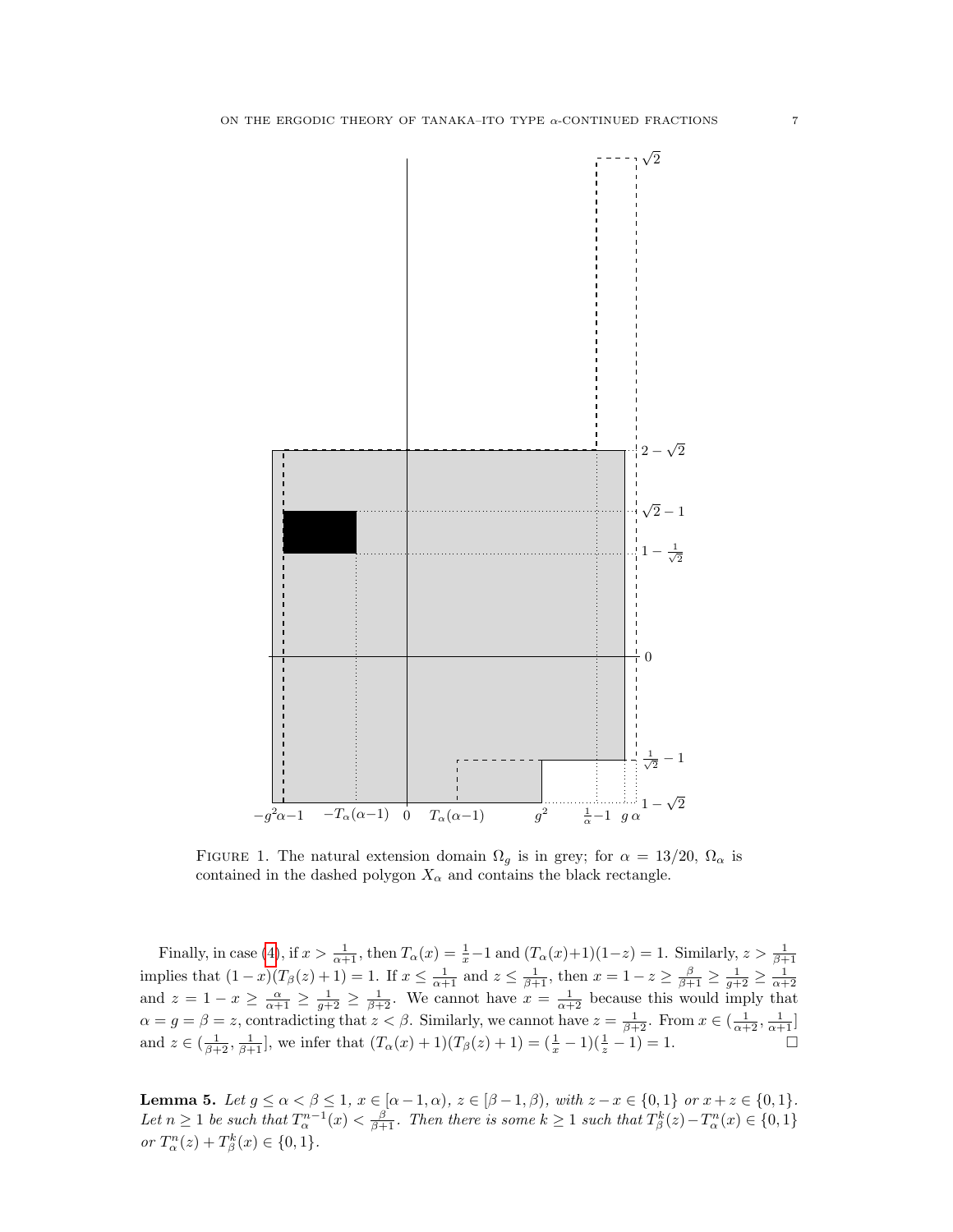*Proof.* Denote  $x_j = T_\alpha^j(x)$  and  $z_j = T_\beta^j(z)$ . By Lemma [4](#page-5-4) and since  $x_{n-1} < \frac{\beta}{\beta+1} < \frac{1}{\alpha+1}$ , we have  $z_k - x_n \in \{0, 1\}$  or  $x_n + z_k \in \{0, 1\}$  or  $(x_n + 1)(z_k + 1) = 1$  for some  $k \ge 1$ . If  $(x_n + 1)(z_k + 1) = 1$ , then  $z_{k-1}-x_n=1$  (and  $k\geq 2$ ) because  $1-x_{n-1}=z_{k-1}\leq \frac{1}{\beta+1}$  would contradict  $x_{n-1}<\frac{\beta}{\beta+1}$ .  $\Box$ 

Define

$$
S(x,y) = \{(x,y), (-x,-y), (x+1, \frac{y}{1-y}), (1-x, \frac{-y}{y+1})\}.
$$

<span id="page-7-0"></span>**Lemma 6.** Let  $g \le \alpha < \beta \le 1$ ,  $(x, y) \in \Omega_\alpha$ ,  $(\tilde{x}, \tilde{y}) \in S(x, y)$ ,  $(x_n, y_n) = \mathcal{T}_\alpha^n(x, y)$  for some  $n \ge 1$ . If  $\tilde{x} \in [\beta - 1, \beta)$  and  $y_n < 1 - \frac{1}{\sqrt{\beta}}$  $\frac{1}{2}$ , then there is some  $k \geq 1$  such that  $\mathcal{T}_{\beta}^k(\tilde{x}, \tilde{y}) \in S(x_n, y_n)$ .

*Proof.* Since  $\Omega_{\alpha} \subset X_{\alpha}$  by Lemma [3,](#page-5-5)  $y_n < 1 - \frac{1}{\sqrt{\alpha}}$  $\frac{1}{2}$  implies that  $a_n(x) \geq 3$  or  $a_n(x) < 0$ , i.e.,  $T_{\alpha}^{n-1}(x) \leq \frac{1}{\alpha+2} < \frac{\beta}{\beta+1}$ . Therefore, by Lemma [5,](#page-6-1) we have some  $k \geq 1$  such that  $T_{\beta}^{k}(\tilde{x}) - T_{\alpha}^{n}(x) \in$  $\{0,1\}$  or  $T_\alpha^n(\tilde{z}) + T_\beta^k(x) \in \{0,1\}$ . Considering the associated linear fractional transformations, we obtain that  $\mathcal{T}_{\beta}^{k}(\tilde{x},\tilde{y}) \in S\mathcal{T}_{\alpha}^{n}$  $\Box$ <sup>n</sup> $\alpha$ <sup>n</sup> $(x, y)$ .

<span id="page-7-1"></span>**Lemma 7.** Let  $g \leq \alpha < \beta \leq 1$ ,  $(x, y) \in \Omega_{\alpha}$  with  $y < 1 - \frac{1}{\sqrt{\alpha}}$  $\overline{z}$ . Then we have  $S(x, y) \cap \Omega_{\beta} \neq \emptyset$ .

*Proof.* Assume first that  $(x, y) = \mathcal{T}_{\alpha}^n(z, 0)$  for some  $n \geq 0$ ,  $z \in [\alpha - 1, \alpha)$ , and choose  $\tilde{z} \in [\beta - 1, \beta)$ such that  $(\tilde{z}, 0) \in S(z, 0)$ . Since  $y < 1-\frac{1}{\sqrt{2}}$  $\frac{1}{2}$ , Lemma [6](#page-7-0) gives some  $k \geq 0$  such that  $\mathcal{T}_{\alpha}^{k}(\tilde{z}, 0) \in S(x, y)$ , thus  $S(x, y) \cap \Omega_{\beta} \neq \emptyset$ . As each  $(x, y) \in \Omega_{\alpha}$  is the limit of points  $\mathcal{T}_{\alpha}^{n}(z, 0)$ , this proves the lemma.  $\Box$ 

From Lemma [7](#page-7-1) with  $\alpha = g$ , we can easily conclude that  $\Omega_{\beta}$  has positive Lebesgue measure, and the following lemma provides rectangles in the natural extension domain.

<span id="page-7-2"></span>**Lemma 8.** Let  $\alpha \in (q, 1), d = -a_1(\alpha - 1), b = |T_\alpha(\alpha - 1) + \alpha|$ . We have  $Y_\alpha \subset \Omega_\alpha$ , with

$$
Y_{\alpha} = \left[\alpha - 1, b - T_{\alpha}(\alpha - 1)\right] \times \left[\frac{1}{d + \sqrt{2} - 1 - b}, \frac{1}{d + \sqrt{2} - 2 - b}\right] \cup \left[\alpha - 1, \alpha\right] \times \left(\frac{1}{d + \sqrt{2} - 2 - b}, \sqrt{2} - 1\right].
$$

Proof. Let  $(x, y) \in \Omega_g \setminus \Omega_\alpha$  with  $y < 0$ . Then Lemma [7](#page-7-1) gives that  $(-x, -y) \in \Omega_\alpha$  or  $(x+1, \frac{y}{1-y}) \in \Omega$  $\Omega_{\alpha}$  or  $(1-x, \frac{-y}{y+1}) \in \Omega_{\alpha}$ . We have thus  $(-x, -y) \in \Omega_{\alpha}$  when  $|x| < 1 - \alpha$ ,  $(1-x, \frac{-y}{y+1}) \in \Omega_{\alpha}$  when  $x > 1 - \alpha$ . If  $x \le \alpha - 1$  and  $y < \frac{1}{2 - \sqrt{2} - d}$ , then we also have  $(-x, -y) \in \Omega_\alpha$  because  $x + 1 \ge g$  and  $\frac{y}{1-y} < \frac{1}{1-\sqrt{2}}$  $\frac{1}{1-\sqrt{2}-d}$  imply that  $(x+1, \frac{y}{1-y}) \notin \Omega_{\alpha}$  by Lemma [3.](#page-5-5) From Lemma [3](#page-5-5) and equation [\(9\)](#page-5-6), we get that

$$
\left([-g^2,g]\times\big[1-\sqrt{2},\tfrac{1}{2-\sqrt{2}-d}\big)\cup\big(T_\alpha(\alpha-1),g\big]\times\big[\tfrac{1}{2-\sqrt{2}-d},\tfrac{1}{1-\sqrt{2}-d}\big)\big)\setminus(g^2,g]\times\big[1-\sqrt{2},\tfrac{1}{\sqrt{2}}-1\big)\subset\Omega_g\setminus\Omega_\alpha.
$$

Considering points  $(x, y)$  with  $x < 1 - \alpha$  in this union of rectangles, we obtain that

$$
\left(\alpha-1,g^2\right] \times \left(\frac{1}{d+\sqrt{2}-2},\sqrt{2}-1\right] \cup \left(\alpha-1,\max\{\alpha-1,-T_\alpha(\alpha-1)\}\right) \times \left(\frac{1}{d+\sqrt{2}-1},\frac{1}{d+\sqrt{2}-2}\right] \subset \Omega_\alpha.
$$

If  $d \geq 4$ , then points  $(x, y)$  with  $x > 1 - \alpha$  and  $y \geq \frac{1}{\sqrt{2}}$  $\frac{1}{2} - 1$  provide that

$$
\left[g^2,\alpha\right)\times\left(\tfrac{1}{d+\sqrt{2}-3},\sqrt{2}-1\right]\cup\left[g^2,\min\{\alpha,1-T_\alpha(\alpha-1)\}\right)\times\left(\tfrac{1}{d+\sqrt{2}-2},\tfrac{1}{d+\sqrt{2}-3}\right]\subset\Omega_\alpha.
$$

By distinguishing the cases  $T_\alpha(\alpha - 1) < 1 - \alpha$ , i.e.,  $b = 0$ , and  $T_\alpha(\alpha - 1) \ge 1 - \alpha$ , i.e.,  $b = 1$ , we get that  $Y_{\alpha} \subset \Omega_{\alpha}$ . (Note that  $\Omega_{\alpha}$  is a closed set.)

<span id="page-7-3"></span>Since for  $\alpha \in (g,1)$  we have  $d \geq 3$ , with  $b=0$  if  $d=3$ , Lemma [8](#page-7-2) shows in particular that

(10) 
$$
\left[\alpha - 1, \min\{\alpha, \frac{1}{1-\alpha} - 3\}\right] \times \left[1 - \frac{1}{\sqrt{2}}, \sqrt{2} - 1\right] \subset \Omega_{\alpha}
$$

(with  $\frac{1}{1-\alpha} - 3 > \alpha - 1$ ). Theorem [2](#page-1-1) is a direct consequence of this inclusion.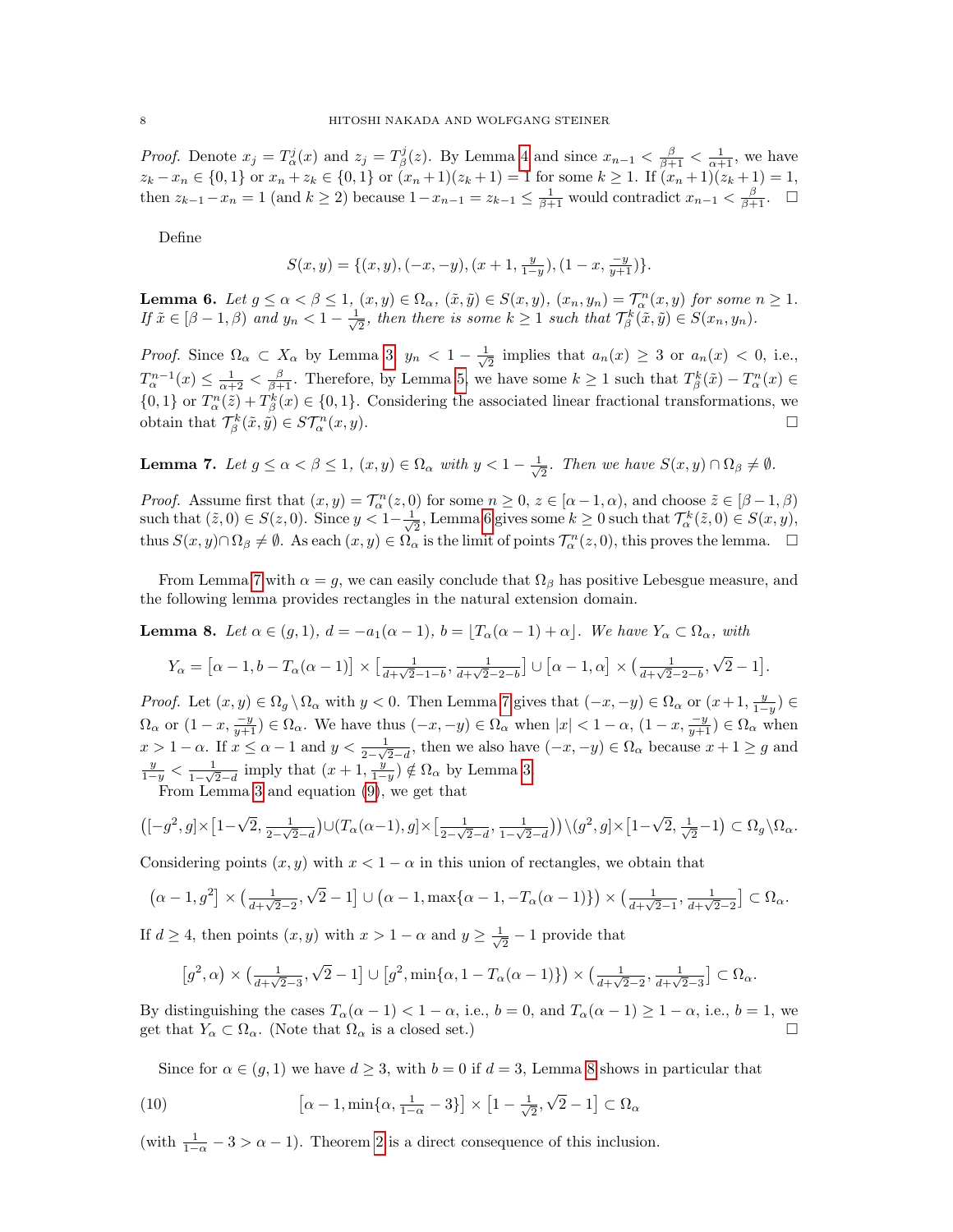## 5. ENTROPY

From [\(10\)](#page-7-3), we obtain the following proposition.

<span id="page-8-1"></span>**Proposition 5.** There exists a positive constant  $C_3$  such that

$$
C_3^{-1}\lambda(A) < \mu_\alpha(A) < C_3\lambda(A)
$$

for any measurable set  $A \subset [\alpha - 1, \alpha)$ .

*Proof.* By Proposition [1,](#page-2-0) we have a full cylinder  $\langle a_1(x), \ldots, a_n(x) \rangle \subset [\alpha - 1, \min\{1 - \alpha, \frac{1}{1-\alpha} - 3\}].$ Then there exists a real number  $y_0$  and a positive number  $\eta$  such that

$$
\mathcal{T}_{\alpha}^{n}\big(\langle a_{1}(x),\ldots,a_{n}(x)\rangle\times[1-\frac{1}{\sqrt{2}},\sqrt{2}-1]\big)=[\alpha-1,\alpha)\times[y_{0},y_{0}+\eta].
$$

This shows that there is a positive constant  $C'_3$  such that  $\xi(x) > C'_3$ , where

$$
\xi(x) = \frac{1}{\hat{\mu}(\Omega_{\alpha})} \int_{y:(x,y)\in\Omega_{\alpha}} \frac{1}{(1+xy)^2} dy
$$

is the density of  $\mu_{\alpha}$ . On the other hand, since  $\Omega_{\alpha} \subset [\alpha - 1, \alpha] \times [1 - \alpha]$ √ 2, √  $\overline{2}]$ , we can find  $C''_3$  such that  $\xi(x) < C''_3$ . Altogether, we have the assertion of this proposition.

Let  $h(T_\alpha)$  denote the entropy of  $T_\alpha$  with respect to the invariant measure  $\mu_\alpha$ . The following shows that Rokhlin's formula holds, as mentioned at the end of §3.

<span id="page-8-0"></span>**Proposition 6.** For any  $0 < \alpha \leq 1$ , we have

$$
h(T_{\alpha}) = -\int_{[\alpha-1,\alpha)} \log x^2 d\mu_{\alpha}(x)
$$

and

$$
h(T_{\alpha}) = 2 \lim_{n \to \infty} \frac{1}{n} \log |q_n(x)| \quad \text{for a.e. } x \in [\alpha - 1, \alpha).
$$

*Proof.* Choose a generic point  $x_0 \in [\alpha - 1, \alpha)$  so that

- there exists a subsequence of natural numbers  $(n_k)_{k\geq 1}$  such that  $\langle a_1(x_0), \ldots, a_{n_k}(x_0) \rangle$  is a full cylinder for any  $k \geq 1$ ,
- $-\lim_{n\to\infty}\frac{1}{n}\log\mu_\alpha\big(\big\langle a_1(x_0),\ldots,a_n(x_0)\big\rangle\big)=h(T_\alpha),$

•  $\lim_{N \to \infty} \frac{1}{N} \sum_{n=0}^{N-1} \log |T'_{\alpha}(T^n_{\alpha}(x_0))| = - \int_{[\alpha-1,\alpha)} \log x^2 d\mu_{\alpha}(x)$ .

For each  $n_k$ , we see that

(11) 
$$
\lambda(\langle a_1(x_0),...,a_{n_k}(x_0)\rangle) = \left|\frac{p_{n_k-1}\cdot \alpha + p_{n_k}}{q_{n_k-1}\cdot \alpha + q_{n_k}} - \frac{p_{n_k-1}\cdot (\alpha-1) + p_{n_k}}{q_{n_k-1}\cdot (\alpha-1) + q_{n_k}}\right|.
$$

From Proposition [5,](#page-8-1) we have

<span id="page-8-2"></span>
$$
\lim_{k\to\infty}\frac{1}{n_k}\log\mu_\alpha\big(\big\langle a_1(x_0),\ldots,a_{n_k}(x_0)\big\rangle\big)=\lim_{k\to\infty}\frac{1}{n_k}\log\lambda\big(\big\langle a_1(x_0),\ldots,a_{n_k}(x_0)\big\rangle\big).
$$

Then by the mean-value theorem and [\(11\)](#page-8-2) there exist  $y_k \in [\alpha - 1, \alpha)$  such that

$$
h(T_{\alpha}) = -\lim_{k \to \infty} \frac{1}{n_k} \log \left| \psi'_{a_1(x_0)\cdots a_{n_k}(x_0)}(y_k) \right|.
$$

From Proposition [2,](#page-3-0) we see

$$
h(T_{\alpha}) = -\lim_{k \to \infty} \frac{1}{n_k} \log \left| \psi'_{a_1(x_0)\cdots a_{n_k}(x_0)}(\tilde{y}_k) \right|
$$

for any  $\tilde{y}_k \in [\alpha - 1, \alpha)$ . So we can choose  $\tilde{y}_k = T_{\alpha}^{n_k}(x_0)$ . Then

$$
\psi'_{a_1(x_0)\cdots a_{n_k}(x_0)}(\tilde{y}_k) = \frac{1}{(T_\alpha^{n_k})'(x_0)}
$$

holds. Consequently by the choice of  $x_0$  and the chain rule we have the first assertion of this proposition. The second assertion also follows from Proposition [2.](#page-3-0)

Finally, we establish the monotonicity of the product  $h(T_\alpha)\hat{\mu}(\Omega_\alpha)$ .